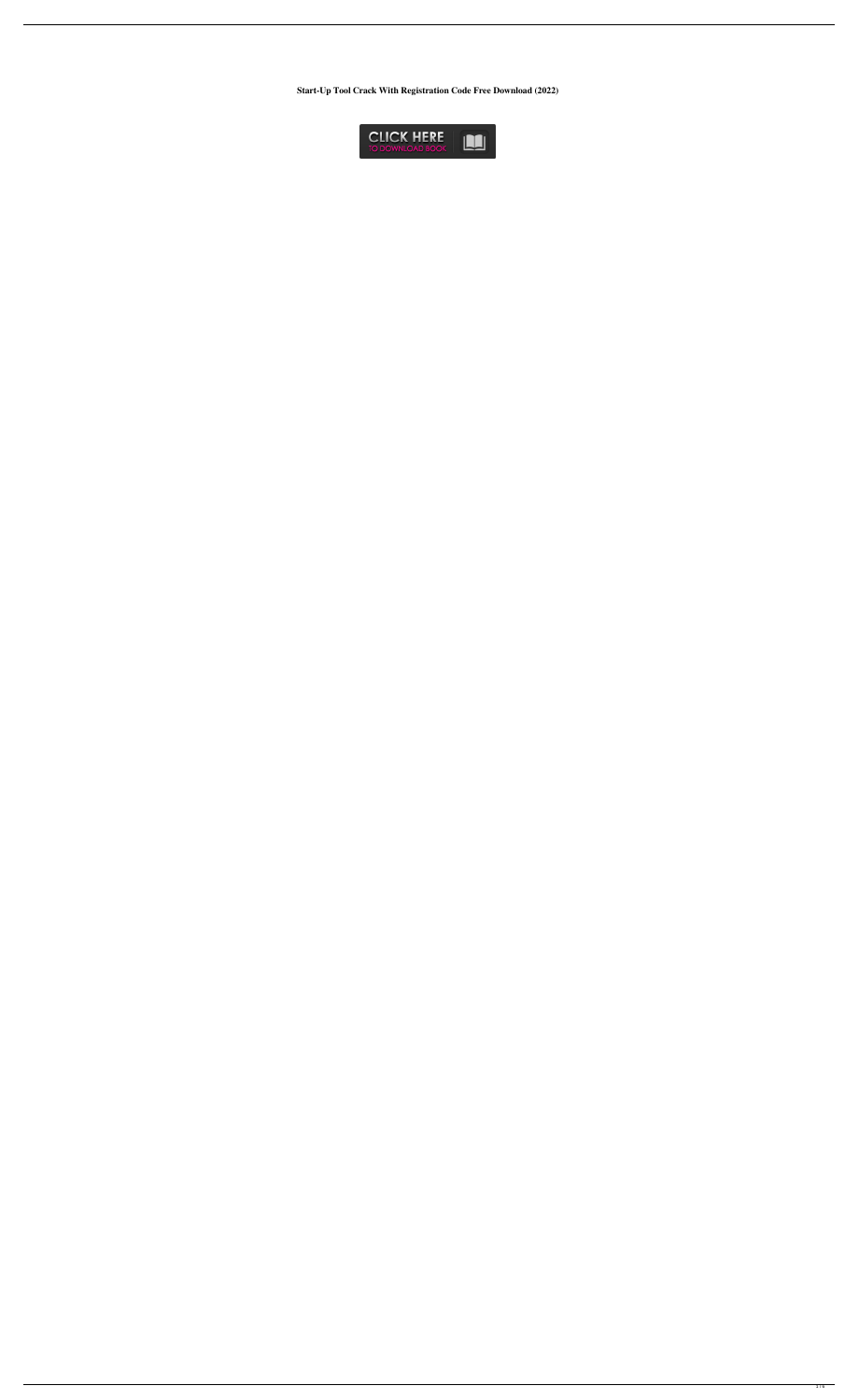This application offers you all the features related to automated start-up tools. With this handy tool, you can remove programs that you don't use, disable unneeded programs or stop applications that run at startup. To do that, you can use the simple and intuitive interface of this software. Moreover, Start-Up Tool is a portable software which means that it's not hard to install. Therefore, it can be easily loaded onto a different computer or a different portable device. Furthermore, your computer's registry keys won't be affected. Additionally, when you remove some programs from the list, you don't need to reinstall it on your computer. The interface of Start-Up Tool is quite handy, and its effortless navigation makes it a good solution for removing unnecessary programs from the Windows startup list. Moreover, it allows you to check out the startup settings of programs. By opening the right-click menu, you can remove an entry from the Windows startup list, update or disable it, view more detailed information concerning this entry, and find its location. In order to add a new program to the list, you can open the right-click menu, choose a program and click the Add button. Normally, you can't edit the Windows startup settings, and Start-Up Tool is no exception. However, you can edit the Startup programs list. It's quite simple, and it'll be easier for you to customize what applications should be run at startup. By opening the settings window, you can modify the entries of the list (you can add, remove or edit an entry) and also check out the current values of each field in the list. By using a button, you can reset all the saved settings. The default options are quite functional, and it'll be easy to get started. The startup tools list can be exported to a text file. Moreover, you can get rid of all startup entries and set new settings with just one click. Start-Up Tool provides a user-friendly interface, and its compact and intuitive design allows you to start using the program right away. Its installation is quite simple, and it'll be much faster than other software. There were no issues during our tests. However, if you want more features, you should go for a more powerful software. Start-Up Tool Trialware: The full version of Start-Up Tool requires a \$39.95 payment to get this version. However, the trial version is provided for free to make sure that you

**Start-Up Tool Crack+ Keygen Full Version [32|64bit]**

Start-Up Tool is an application which allows you to manage programs that automatically run at startup. This application offers you a fresh and uncluttered view of Windows startup process. Start-Up Tool Categories: Start-Up Tool is a standalone application which has two major categories of utilities: startup applications and boot optimization. The startup application category allows you to automatically manage programs that run at the very beginning of the boot process, thereby speeding up the Windows startup. The boot optimization category will help you to remove programs that take too much time to boot. Start-Up Tool Main Features: The following are the main features of Start-Up Tool: It allows you to automatically manage programs that run at the very beginning of the Windows boot process. It also offers users the ability to automatically remove programs that take too much time to boot. It allows you to easily run programs that you want to be executed at the very beginning of the Windows boot process. Start-Up Tool System Requirements: The following are the system requirements of Start-Up Tool: It requires Windows 7/Vista SP1/8/8.1/10/10.1 SP1. It may work with Windows 2000/XP/2003 SP2/SP3/SP4/SP5/SP6. It may work with older Windows operating systems. It is an executable program (.EXE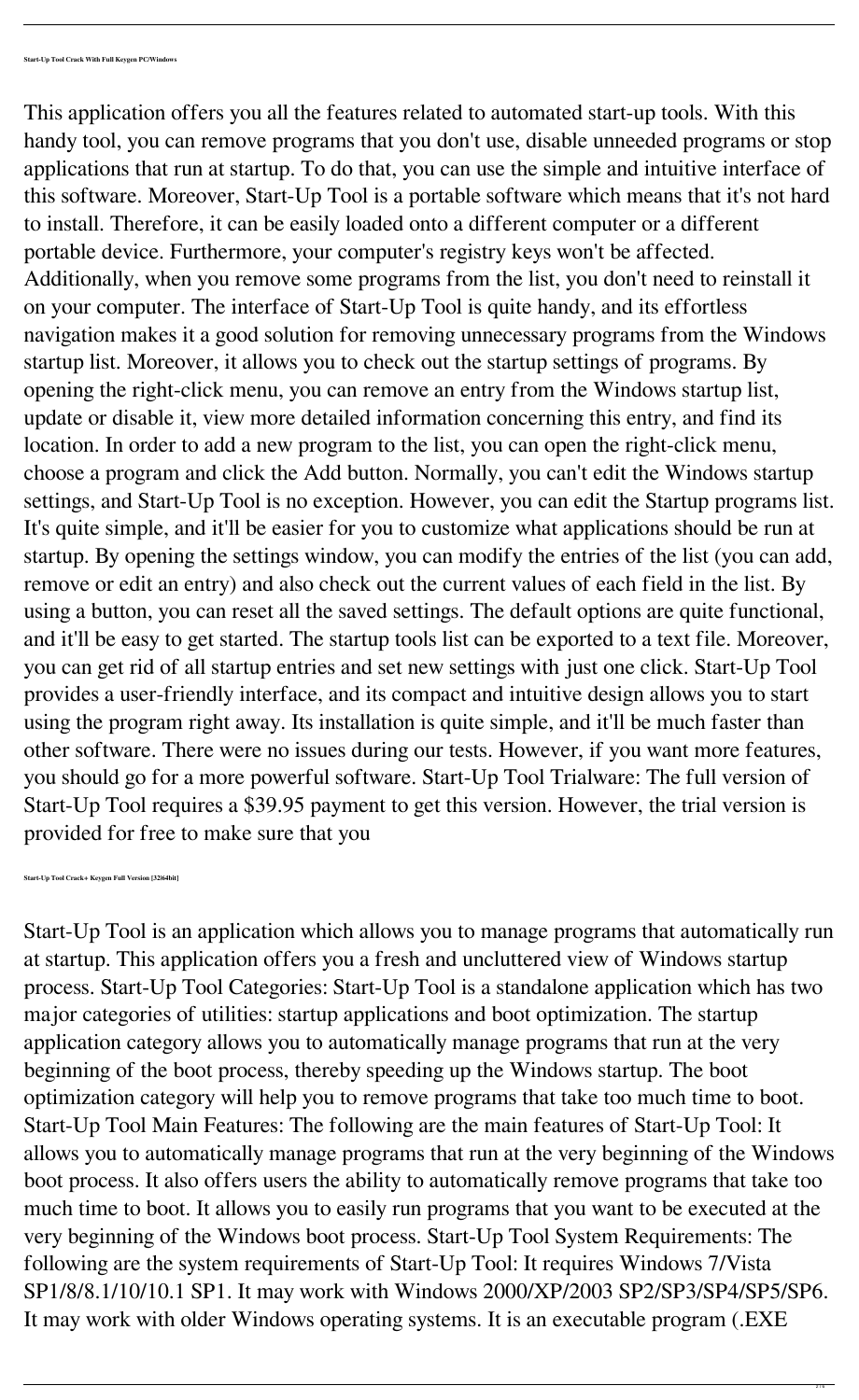file), therefore, it requires an x86-compatible CPU. Start-Up Tool Download: The following are the download links of Start-Up Tool: Start-Up Tool 3.4.10.1 Download Start-Up Tool 3.4.11.0 Download Start-Up Tool 3.4.12.0 Download Start-Up Tool 3.4.13.0 Download Start-Up Tool 3.4.14.1 Download Start-Up Tool 3.4.15.0 Download Start-Up Tool 3.5.1.0 Download Start-Up Tool 3.5.2.0 Download Start-Up Tool 3.6.0.0 Download Start-Up Tool 3.6.1.0 Download Start-Up Tool 3.7.0.0 Download Start-Up Tool 3.7.2.0 Download Start-Up Tool 3.7.3.0 Download Start-Up Tool 3.7.4.0 Download Start-Up Tool 3.8 a69d392a70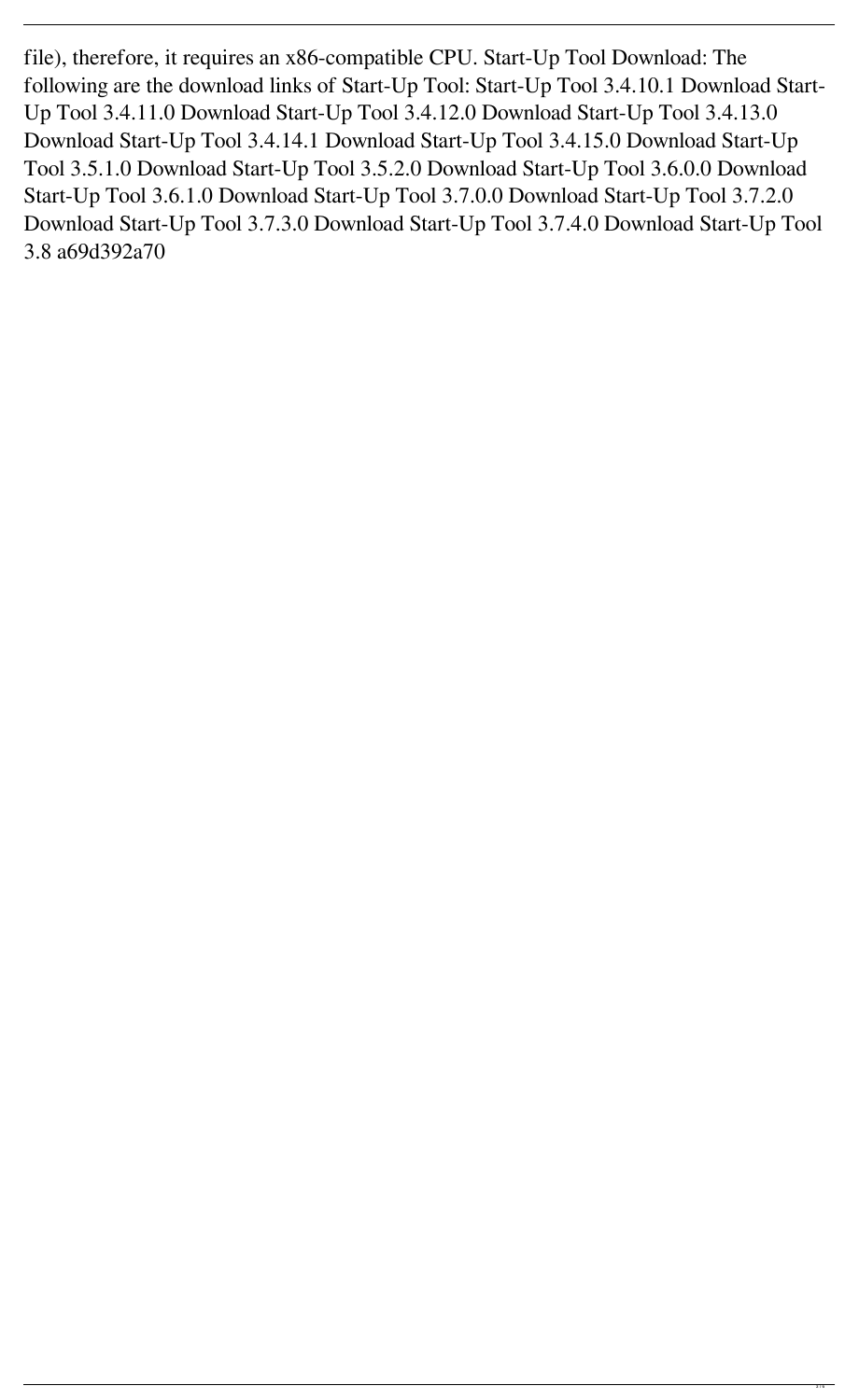Start-Up Tool is a personal computer software developed by Brothersoft. The latest version is 3.0.0.0. Download Start-Up Tool 3.0.0.0 for Windows now from Softonic: 100% safe and faster download. Add this software to Your Windows in seconds and enjoy it. All downloads are directly scanned from the original servers and are guaranteed safe, secure and contain no viruses. Information about Start-Up Tool Released: Oct 27, 2011 Publisher: Brothersoft System requirements: Windows 98/ME/NT/2000/XP/Vista/7 File size: 58 MB License: Trial Price: Free Developer: Brothersoft Start-Up Tool System requirements: Windows 98/ME/NT/2000/XP/Vista/7 32-bit or 64-bit OS 4 GB of space Download and Installation Click the download button below and you will be redirected to the download page of the software.roof, windows and doors and more. Visit us online for more information Welcome to R.D. Neills Homes Our goal is to provide you with the best home building experience. We meet the needs of our customers by providing the best possible services and products. Whether you are looking for a new home or additional living spaces, our services and products will meet your needs. Our quality of service and craftsmanship are not the only important features of our company, our location and pricing are just as important. Our showrooms are located in Las Vegas and Laughlin, Nevada.Breadcrumb Join Us Without you there is no home. Without you we fail. Keep the tradition of success strong by remaining as part of the community, and lend a hand at Special Olympics Nevada. Involvement with Special Olympics is completely free and all you need to do is register for free online! Qualified and experienced Special Olympics coaches are needed in every Special Olympics unit across the country. They are the leaders of the athletes during the games. These coaches direct our athletes on and off the field of play, and help the athletes with their daily needs. One of the best ways to be involved is to coach Special Olympics athletes at your community sports program. Together, you and your athletes can support your community in so many ways! Coaches can get involved with Special Olympics by volunteering to coach

**What's New In Start-Up Tool?**

Start-Up Tool is an amazing application that helps you manage startup applications on your PC.This software is easy to use, packed with useful features, shows startup apps grouped by application type, and gives you the ability to add, edit, and remove startup applications and programs. The categories of Startup Items include; 'Startup Applications', 'Windows Scheduled Tasks', and 'Remote Tasks'. You can control startup applications by using the Start-Up Tool or using Windows XP Default Startup Settings. With the help of the Startup Application Manager, you can easily add, edit, remove startup programs, and even browse the registry for storage areas. You can set the executable or file to run when Windows starts, and make sure that no matter what, the computer always starts with the tasks you want. The latest version of Startup Application Manager simplifies and updates the configuration for Windows based on the version. You can also remove unused or unwanted programs and registry keys. Start-Up Tool includes a robust Help section for a wealth of information on how to install, uninstall, and configure the software. There is also a support forum to assist you. What's new Windows 7 SupportWindows 7 and Windows 8.1 Support now included in this version of Startup Application Manager! Automatically clean-up startup applications by using a timer! You can now automatically clean-up/delete startup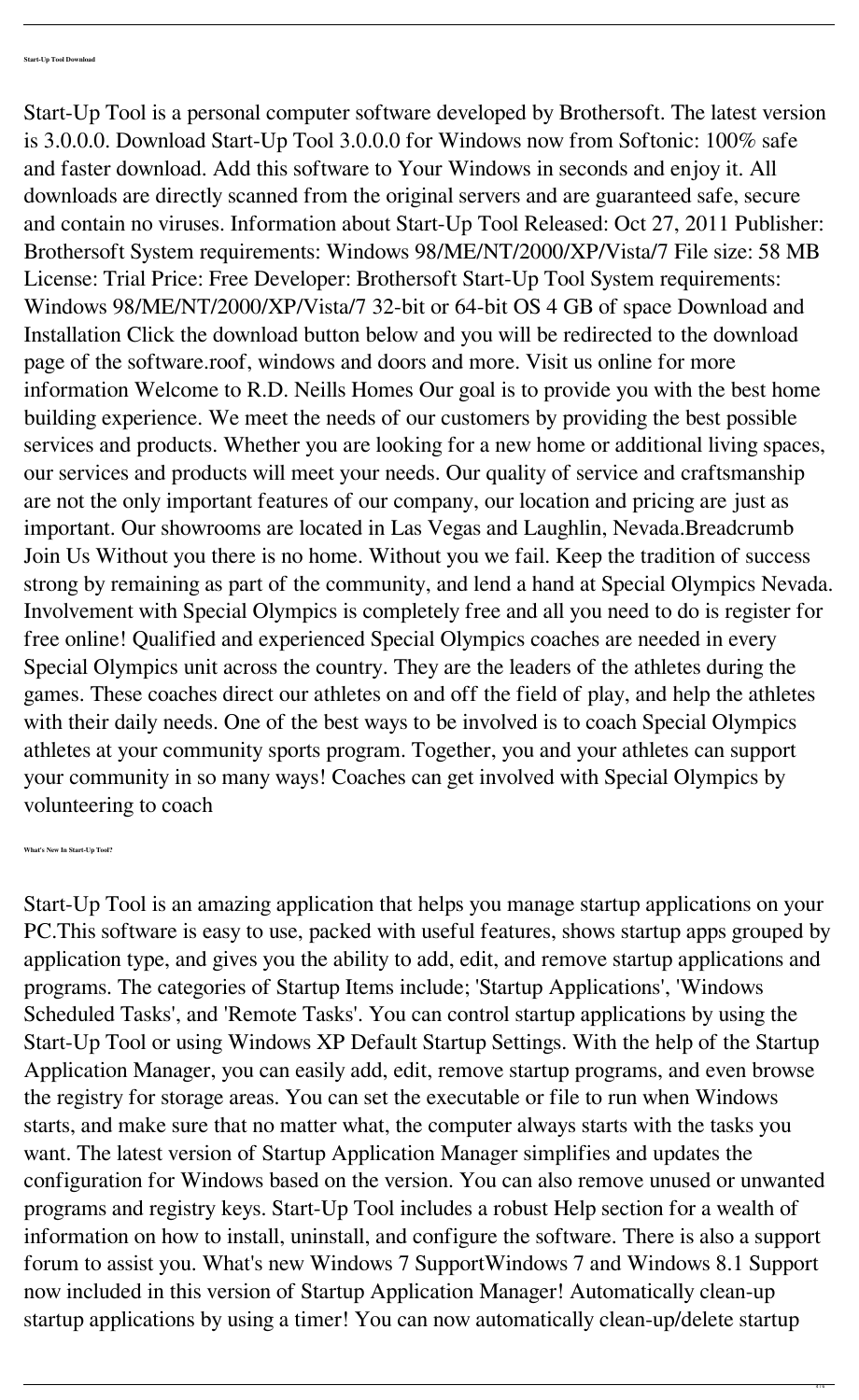applications that you do not use. This option works with Windows 7 and Windows 8.1! Just set when to 'clean-up' from the 'Configure..' page. Added 'Raw registry data option'! This option allows you to view the complete list of registry keys in the same format used by the registry. You can view this option using the advanced button in the 'Configure..' page. More improvements and fixes! A great Startup Application Manager, with more to come in future releases! What's new Support for Windows 7 and Windows 8.1! New 'Raw registry data option'! What's new Support for Windows 7 and Windows 8.1! New 'Raw registry data option'! Enhanced preview window option [NEW] Added the 'RAW' window option! This new option will allow you to see the contents of the registry file in the'startup.reg' file that is located in the 'C:\Program Files\Startup Application Manager' folder. Start-Up